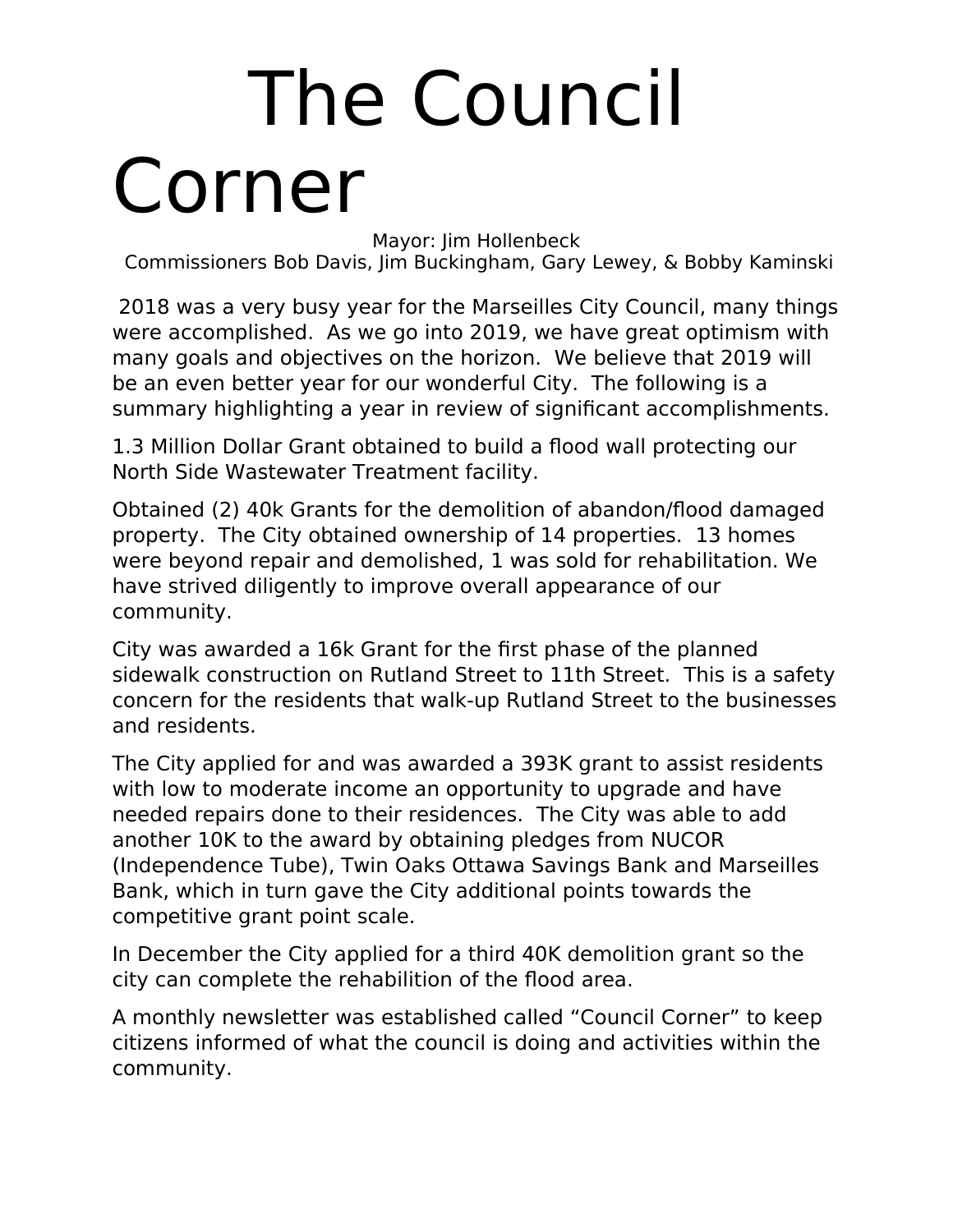## The Council Corner

Mayor: Jim Hollenbeck

Commissioners Bob Davis, Jim Buckingham, Gary Lewey, & Bobby Kaminski

Determined the City isn't receiving real estate taxes for Walbridge Subdivision and rectified.

Worked with consultant to determine City was being overcharged for electrical from the supplier and obtained approximately 23k in refunds thus far. Additional monies may be returned to the tax payers as a complaint was filed with the ICC.

Annexed property increasing the cities EAV and keeping real estate taxes low.

Marseilles Public Library was made handicap accessible for residents with a disability.

Placed a school resource officer at MES for the safety of our children and staff.

Organized the City's first ever electronics recycling with NUCOR Corporation.

Negotiating a land swap with NUCOR in order to establish and boat launch/recreation area on the North side of the river.

Will be seeking a grant from the Department of Natural Resources for the construction of the boat launch, restroom facilities, development of park area with possible concession stand.

Strived to hold the line on property taxes. The taxes for residents were able to be reduced slightly this year and we're able to still cover mandated/increased costs. Tax rate went from 1.9803 in 2017 to 1.9802 in 2018.

Created TIF 5 to renovate much needed projects and improvements on Main Street such as sidewalk replacements making all businesses handicap accessible, drainage and flood control, upgrading of street lighting along with many other much needed improvements.